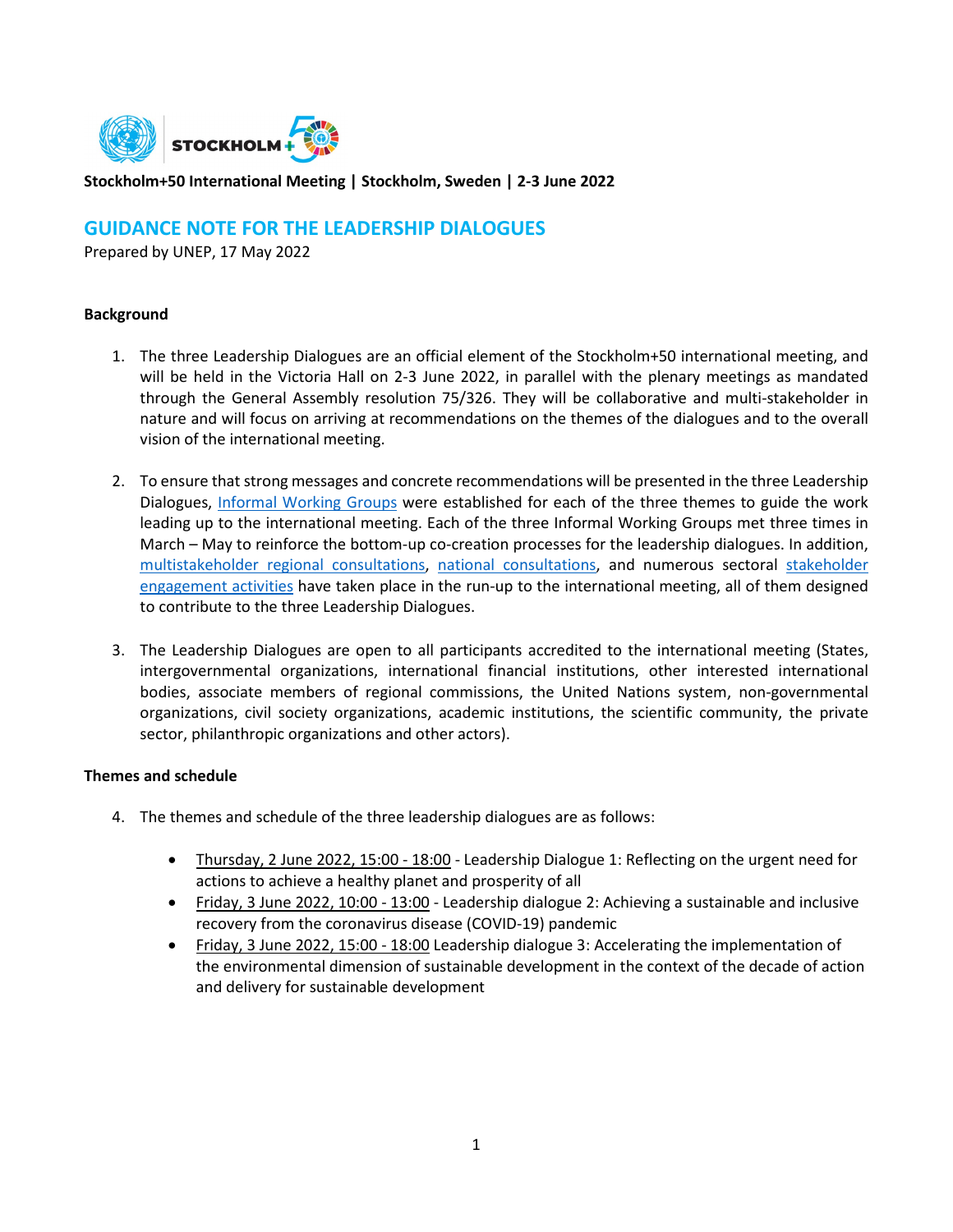#### **Seating arrangements**

- 5. Victoria hall, where the Leadership Dialogues will be held, will be arranged into a semicircular seating layout to promote the interactive nature of the dialogues.
- 6. An established list of 40 speakers (see para. 10 below) will be provided with designated seating (1+1, with a desk, signage, and microphone) in the room. The gallery accommodates over 900 participants and will not have designated seating. It will however be demarcated into two zones, one for delegates and another for non-state entities. The access to the meeting room will be managed through the issuance of secondary passes.



#### **Participation and Format**

- 7. Each leadership dialogue will be presided over by two Co-Chairs at the ministerial level, one from a developing country and one from a developed country, appointed by the two Presidents of the international meeting, and will be facilitated by a moderator. The co-chairs<sup>[1](#page-1-0)</sup> of the leadership dialogues are:
	- Leadership Dialogues 1: Canada and Ecuador
	- Leadership Dialogues 2: Germany and Indonesia
	- Leadership Dialogues 3: Egypt and Finland
- 8. There will be two sets of panelists (totaling 8 panelists per leadership dialogue) and 40 speakers from the floor. The first set of panelists will contribute to the themes of the dialogues and set the scene, the other will reflect on the interventions from the speakers. Consideration will be made to ensure gender, geographical and sectoral balance among the panel members, with particular focus on youth engagement. It is envisaged that up to 25 States, 2 IGOs, 2 UN System entities and Specialized agencies, and 11 Major Groups and stakeholder participants will be accommodated to speak in the interactive debate of each leadership dialogue. The order of speakers for each leadership dialogue will be determined by the Secretariat in consultation with the co-hosts.
- 9. Each dialogue will begin with an opening statement by the co-chairs, introducing the draft recommendations that have emerged from the informal working group process of the leadership dialogues. This will be followed by an interactive panel discussion guided by the moderator in which the panelists will further contribute and add with their ideas on the theme of to the dialogues. Each set of panelists will be followed by an interactive debate. (See the diagrammatic representation below.)

<span id="page-1-0"></span><sup>&</sup>lt;sup>1</sup> [A letter from the President of the General Assembly](https://www.un.org/pga/76/2022/02/17/letter-from-the-president-of-the-general-assembly-stockholm50-leadership-dialogue-co-chairs/) transmitting the announcement by the Co-hosts of the international meeting (Kenya and Sweden) of the six Co-Chairs of the leadership dialogues was sent to all Permanent Representatives and Permanent Observers to the United Nations in New York on 17 February 2022.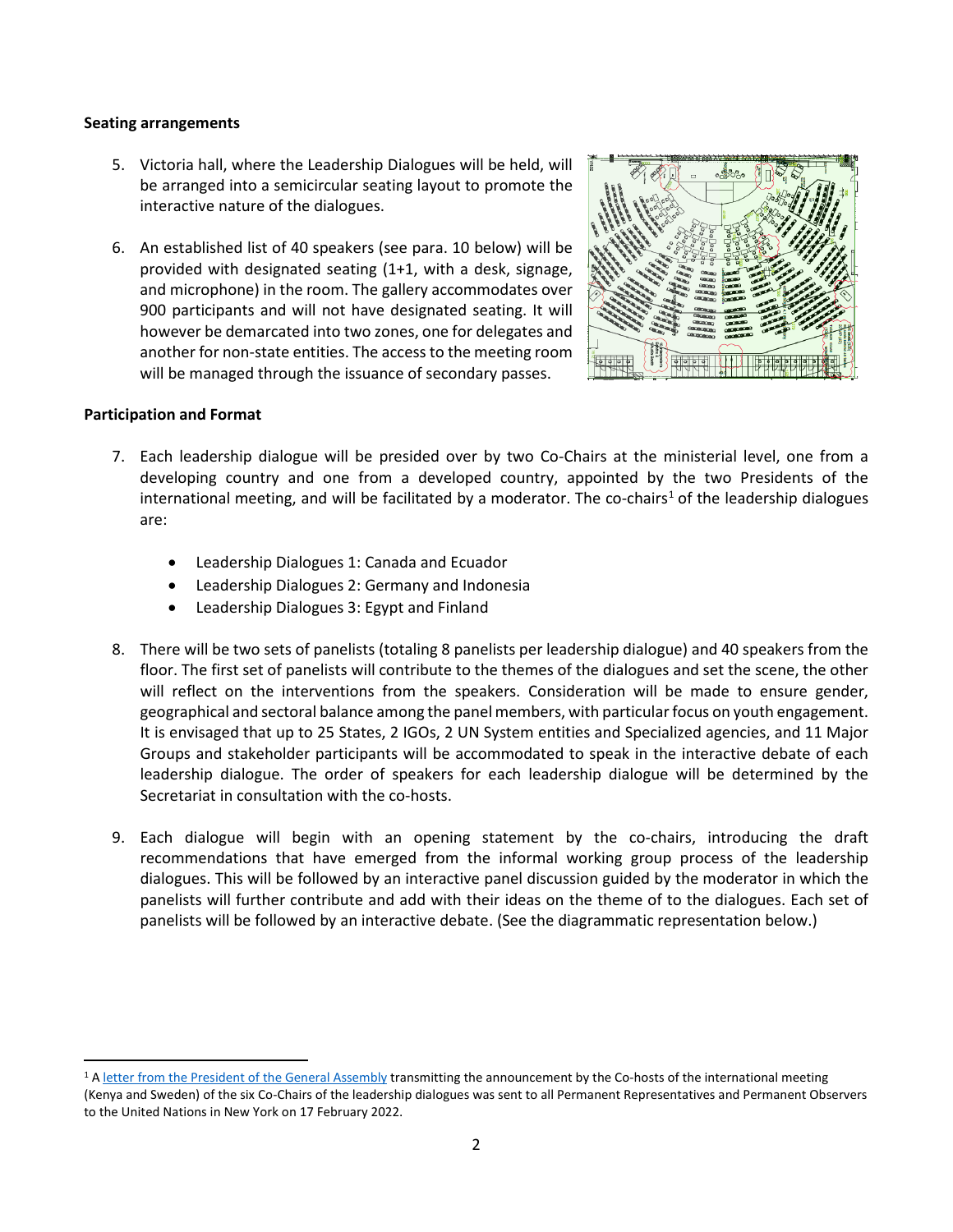

10. The vision is to organize inclusive, interactive, and innovative leadership dialogues that result in strong messages and concrete recommendations that will contribute to the overall recommendations from the meeting. In this regard, speakers are encouraged to focus their interventions on a set of key recommendations for bold actions to achieve a healthy planet for the prosperity of all. To encourage interaction, guiding questions may be set out for the leadership dialogues and published on the Stockholm+50 website.

|  | 11. Below is the indicative timed agenda of the leadership dialogues: |  |  |
|--|-----------------------------------------------------------------------|--|--|
|  |                                                                       |  |  |

| <b>Time</b>       | Agenda item                                | <b>Speakers</b>                          |
|-------------------|--------------------------------------------|------------------------------------------|
| 15 <sub>min</sub> | <b>Opening statements</b>                  | Co-chairs (5 min each)                   |
|                   | <b>Introduction</b>                        | Moderator (5 min)                        |
| 15 <sub>min</sub> | First rapid-fire session with 4 panelists  | Moderator guiding the panelists          |
| 60 <sub>min</sub> | Interventions from the floor               | 20 speakers (2 min speaking time + 1 min |
|                   |                                            | intro/contingency)                       |
| 15 <sub>min</sub> | Second rapid-fire session with 4 panelists | Moderator guiding the panelists          |
| 60 <sub>min</sub> | Interventions from the floor               | 20 speakers (2 min speaking time + 1 min |
|                   |                                            | intro/contingency)                       |
| 5 <sub>min</sub>  | Wrap-up interventions from floor           | Moderator                                |
| 10 <sub>min</sub> | <b>Closing remarks</b>                     | Co-chairs (5 min each)                   |

#### **Speakers in the leadership dialogues**

- 12. There will be a pre-established list of speakers for the leadership dialogues. For each leadership dialogue a total of 40 speakers will be accommodated to speak in the interactive debate. This consists of 25 States, 2 IGOs, 2 UN System entities and Specialized agencies, and 11 Major Groups and stakeholder participants. Due consideration will be given towards geographical and gender balance for the speakers, as well as ensuring the engagement of speakers from both participating States and stakeholders.
- 13. The process for requesting to speak in the leadership dialogues vary by participant category, and is outlined in the information note of the international meeting (document A/CONF.238/INF/1) as well as on the Stockhom+50 website[: https://www.stockholm50.global/participate/accreditation-registration.](https://www.stockholm50.global/participate/accreditation-registration)